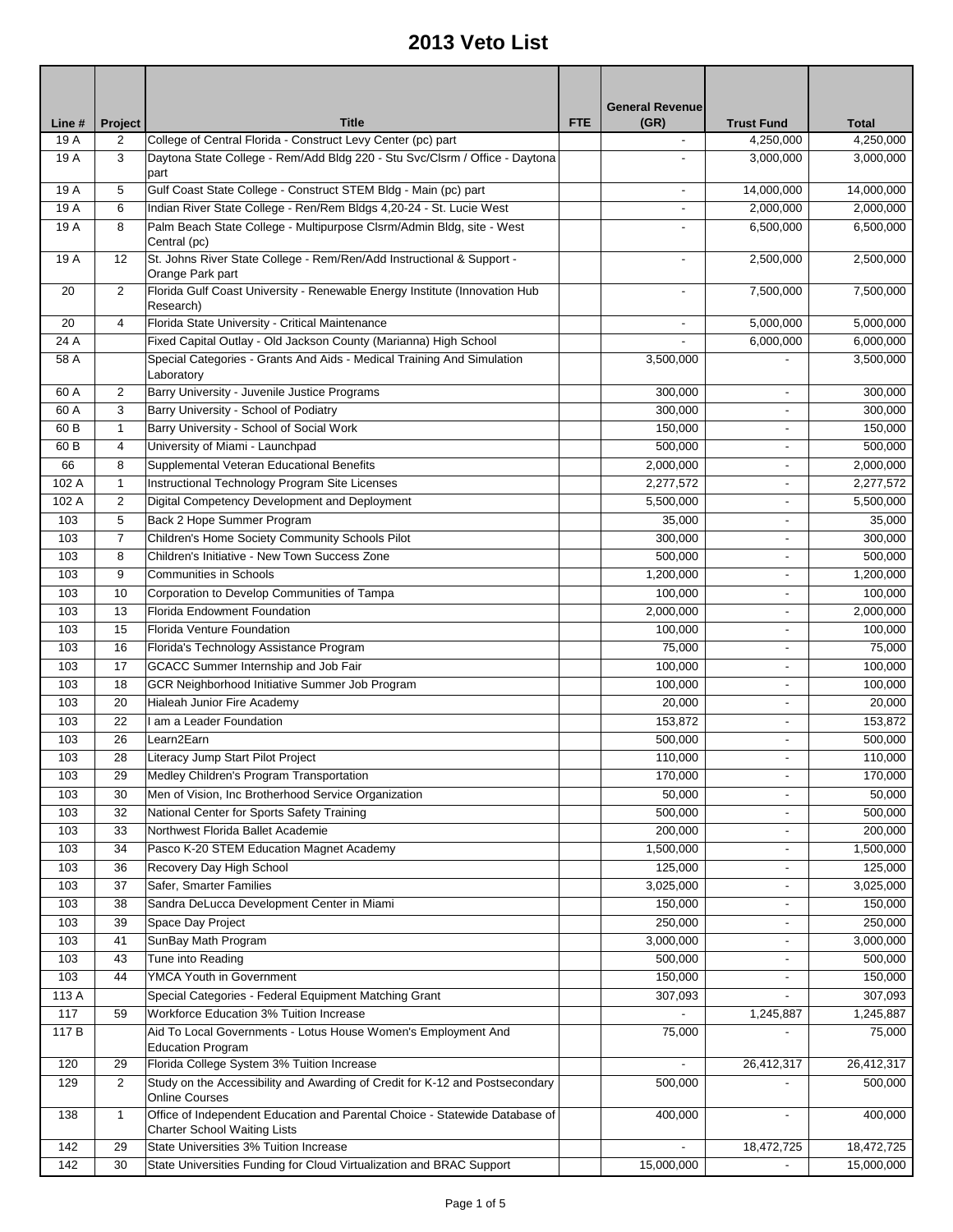| Line # | Project           | <b>Title</b>                                                                                                               | <b>FTE</b> | <b>General Revenue</b><br>(GR) | <b>Trust Fund</b>        | <b>Total</b> |
|--------|-------------------|----------------------------------------------------------------------------------------------------------------------------|------------|--------------------------------|--------------------------|--------------|
| 142    | 32                | Florida State University Center for Reading Research Pilot Project                                                         |            | 2,500,000                      |                          | 2,500,000    |
| 142    | 33                | University of West Florida Economic Security Report                                                                        |            | 1,000,000                      |                          | 1,000,000    |
| 206    | $\mathbf{1}$      | Rate Increase for Home Health Services Provided by Licensed Practical<br>Nurses and Registered Nurses                      |            | 88,138                         | 125,424                  | 213,562      |
| 208    | $\overline{2}$    | Special Medicaid Payment for Bethesda Hospital, Inc.                                                                       |            | 1,500,000                      | 2,129,325                | 3,629,325    |
| 223    | 2                 | Health Maintenance Organization and Provider Service Network Capitation                                                    |            | 9,563,931                      | 13,704,720               | 23,268,651   |
|        |                   | Payments Related to DRG Reimbursement Methodology                                                                          |            |                                |                          |              |
| 226    | $\mathbf{1}$      | Rate Increase for Private Duty Nursing Services Provided by Licensed<br><b>Practical Nurses</b>                            |            | 3,878,652                      | 5,506,332                | 9,384,984    |
| 239    | 3                 | Supplemental Payment for Nursing Home Ventilators                                                                          |            | 1,038,000                      | 1,473,493                | 2,511,493    |
| 266    | 2                 | MACtown sprinkler system                                                                                                   |            | 250,000                        |                          | 250,000      |
| 297 A  |                   | Grants And Aids To Local Governments And Nonstate Entities - Fixed Capital<br>Outlay - The Arc Village Of Jacksonville     |            | 2,000,000                      |                          | 2,000,000    |
| 337    | $\overline{2}$    | Campus Coaches                                                                                                             |            |                                | 250,000                  | 250,000      |
| 354    | $\overline{2}$    | Ft. Walton Beach Medical Center Crisis Stabilization Unit                                                                  |            | 1,000,000                      |                          | 1,000,000    |
| 354    | 3                 | New Horizons of the Treasure Coast - Crisis Stabilization Center Equipment                                                 |            | 227,354                        |                          | 227,354      |
| 354    | 4                 | Operation PAR Behavioral Health & Wellness                                                                                 |            | 250,000                        | $\overline{\phantom{a}}$ | 250,000      |
| 354    | 5                 | Seminole Behavioral Health Care                                                                                            |            | 466,667                        | ٠                        | 466,667      |
| 354    | 6                 | Apalachee Transition Home Project                                                                                          |            | 800,000                        |                          | 800,000      |
| 354    | $\overline{7}$    | Lifestream Crisis Stabilization Unit                                                                                       |            | 547,500                        |                          | 547,500      |
| 354    | 8                 | Palm Beach County Sheriffs                                                                                                 |            | 450,000                        |                          | 450,000      |
| 358    | 1                 | South Florida State Hospital                                                                                               |            | 1,043,089                      |                          | 1,043,089    |
| 358    | $\overline{2}$    | South Florida Evaluation & Treatment Center                                                                                |            | 770,096                        |                          | 770,096      |
| 358    | 3                 | <b>Florida Civil Commitment Center</b>                                                                                     |            | 773,760                        | ٠                        | 773,760      |
| 358    | 4                 | <b>Treasure Coast</b>                                                                                                      |            | 673,185                        | ٠                        | 673,185      |
| 369 A  | 1                 | Osceola Triage Center                                                                                                      |            | 400,000                        | $\overline{\phantom{a}}$ | 400,000      |
| 369 A  | $\overline{2}$    | Peace River Center                                                                                                         |            | 2,000,000                      |                          | 2,000,000    |
| 375    | $\overline{2}$    | Pasco County Drug Initiative                                                                                               |            | 1,000,000                      |                          | 1,000,000    |
| 386    | $\mathbf{1}$      | United Way of Brevard County for Homeless Coalitions                                                                       |            | 1,000,000                      | $\overline{\phantom{a}}$ | 1,000,000    |
| 386    | 3                 | Transition House Homeless Veterans Program Osceola County                                                                  |            | 250,000                        | $\overline{\phantom{a}}$ | 250,000      |
| 386    | $\overline{4}$    | Okaloosa Walton Homeless Continuum of Care/ Opportunity Inc.                                                               |            | 500,000                        | $\overline{\phantom{a}}$ | 500.000      |
| 412 A  | 3                 | Alzheimer's Community Care Association                                                                                     |            | 300,000                        | ٠                        | 300.000      |
| 412 A  | 4                 | Mt. Sinai Community Center Brain Bank                                                                                      |            | 183,000                        | $\overline{\phantom{a}}$ | 183,000      |
| 416    | 5                 | Northdale Civic Association - Senior Center                                                                                |            | 50,000                         | ٠                        | 50,000       |
| 416    |                   | Southwest Social Services - Badia Senior Center                                                                            |            | 1,000,000                      |                          | 1,000,000    |
| 424    | 6<br>$\mathbf{1}$ | Program of All-Inclusive Care for the Elderly (PACE) - Lee County                                                          |            |                                | 1,288,428                |              |
|        |                   |                                                                                                                            |            | 907,632                        |                          | 2,196,060    |
| 424    | $\overline{2}$    | Program of All-Inclusive Care for the Elderly (PACE) - Hillsborough County                                                 |            | 537,612                        | 763,167                  | 1,300,779    |
| 424    | 4                 | Program of All-Inclusive Care for the Elderly (PACE) - Broward County                                                      |            | 353,867                        | 502,333                  | 856,200      |
| 465    | 1                 | Gadsden County - Mobile Health Unit                                                                                        |            | 200,000                        |                          | 200,000      |
| 466 A  |                   | Aid To Local Governments - Grants And Aids - Rural Primary Care Residency<br>Slots                                         |            | 5,200,000                      |                          | 5,200,000    |
| 472    | 2                 | Lake Wales Dental Clinic                                                                                                   |            | 200,000                        |                          | 200,000      |
| 472    | 3                 | <b>Citrus Health Network</b>                                                                                               |            | 350,000                        |                          | 350,000      |
| 472    | 9                 | Florida Health Organization - Rural Oral Health Disparities                                                                |            | 250,000                        |                          | 250,000      |
| 472    | 11                | Scripps Research Institute for the Nicotine Addiction Drug Treatment<br><b>Evaluation Grant Program</b>                    |            | 100,000                        |                          | 100,000      |
| 472    | 12                | Andrews Institute Foundation - Eagle Fund                                                                                  |            | 400,000                        | $\overline{\phantom{a}}$ | 400,000      |
| 483 A  |                   | Grants And Aids To Local Governments And Nonstate Entities - Fixed Capital                                                 |            | 400,000                        |                          | 400,000      |
|        |                   | Outlay - Grants And Aids To Local Governments And Nonstate Entities -<br><b>Fixed Capital Outlay</b>                       |            |                                |                          |              |
| 483 B  |                   | Grants And Aids To Local Governments And Nonstate Entities - Fixed Capital<br>Outlay - Grants And Aids - Health Facilities |            | 250,000                        | $\overline{\phantom{a}}$ | 250,000      |
| 505    | $\overline{2}$    | Okaloosa County Health Department Mobile Medical Units                                                                     |            | 1,725,000                      | ٠                        | 1,725,000    |
| 505    | 3                 | Bay County Health Department - BayCare                                                                                     |            | 610,000                        |                          | 610,000      |
| 516    | $\overline{2}$    | Okaloosa County Health Department - Fort Walton Beach and Crestview<br>Renovations                                         |            | 500,000                        |                          | 500,000      |
| 543 A  | $\mathbf{1}$      | Lakeland Regional Center - Graduate Medical Education Facility                                                             |            | 2,500,000                      | $\frac{1}{2}$            | 2,500,000    |
| 608    | 1                 | Electronic Time and Attendance System                                                                                      |            | 1,000,000                      | $\overline{\phantom{a}}$ | 1,000,000    |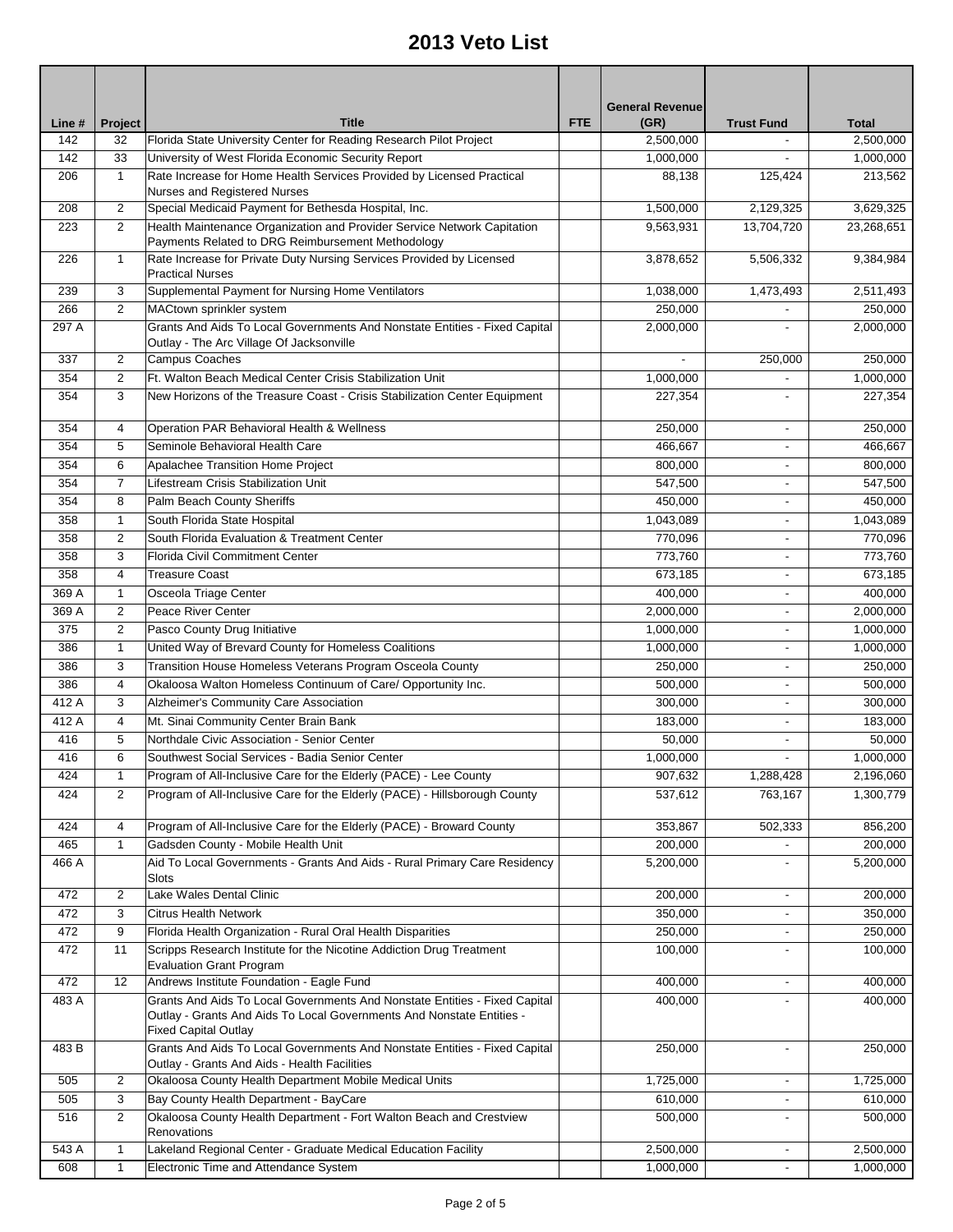|        |                |                                                                                                                     |            | <b>General Revenue</b> |                          |                     |
|--------|----------------|---------------------------------------------------------------------------------------------------------------------|------------|------------------------|--------------------------|---------------------|
| Line # | Project        | <b>Title</b>                                                                                                        | <b>FTE</b> | (GR)                   | <b>Trust Fund</b>        | <b>Total</b>        |
| 644 S  | 1              | Lowell Correctional Institution Thoroughbred Retirement Farm                                                        |            | 100,000                |                          | 100,000             |
| 671    | $\mathbf{1}$   | Compost Machine for Dade Correctional Institution                                                                   |            | 100,000                | $\blacksquare$           | 100.000             |
| 692 A  | 3              | Pinellas Ex-Offender Re-entry Coalition                                                                             |            | 150,000                | $\blacksquare$           | 150,000             |
| 692 A  | 4              | Pasco County Sheriff's Office to Evaluate Transitioning Felony Probation from<br><b>DOC</b>                         |            | 120,000                |                          | 120,000             |
| 736    | $\overline{c}$ | <b>Tampa Crossroads</b>                                                                                             |            | 185,000                | $\overline{\phantom{a}}$ | 185,000             |
| 739    | $\mathbf{1}$   | Online Education and Training for Attorneys                                                                         |            | 65,000                 |                          | 65,000              |
| 744    | $\mathbf{1}$   | Public Defender Shared Case Management System                                                                       |            | 300,000                |                          | 300,000             |
| 1039   | ~1             | Proviso - Online Education and Training for Attorneys                                                               |            |                        |                          |                     |
| 1040 A |                | Expenses                                                                                                            |            | 2,000                  |                          | 2,000               |
| 1047 A |                | Expenses                                                                                                            |            | 2,000                  |                          | 2,000               |
| 1054 A |                | Expenses                                                                                                            |            | 2,000                  |                          | 2,000               |
| 1061 A |                | Expenses                                                                                                            |            | 2,000                  |                          | 2,000               |
| 1068 A |                | Expenses                                                                                                            |            | 2,000                  |                          | 2,000               |
| 1161   | 3              | Informed Families of Florida Program                                                                                |            | 100,000                |                          | 100,000             |
| 1161   | 5              | Youth Advocate Program                                                                                              |            | 100,000                | $\overline{\phantom{a}}$ | 100,000             |
| 1163   | $\mathbf{1}$   | Florida Youth Challenge Academy                                                                                     |            | 400,000                | $\overline{\phantom{a}}$ | 400,000             |
| 1216   | 2              | Flagler County Re-entry Training Program                                                                            |            | 150,000                |                          | 150,000             |
| 1216   | 3              | Nassau County Sheriff Administrative Building                                                                       |            | 500,000                |                          | 500,000             |
| 1216   | 4              | Liberty County Sheriff Administrative Building                                                                      |            | 100,000                |                          | 100.000             |
| 1216   | 5              | Violence Prevention Unit in Palm Beach County                                                                       |            | 550,000                | $\overline{\phantom{a}}$ | 550,000             |
| 1216   | 6              | Gadsden County Sheriff's Community and Recreational Center                                                          |            | 100,000                | $\overline{\phantom{a}}$ | 100,000             |
| 1278 A | $\mathbf{1}$   | Civil Legal Assistance                                                                                              |            | 1,000,000              | $\overline{\phantom{a}}$ | 1,000,000           |
| 1292   | $\mathbf{1}$   | Online Education and Training for Attorneys                                                                         |            | 25,000                 | $\overline{\phantom{a}}$ | 25,000              |
| 1441 B |                | Special Categories - Grants And Aids - Mobile Farmer's Market                                                       |            | 150,000                | $\overline{\phantom{a}}$ | 150,000             |
| 1488 A |                | Special Categories - Children's Nutrition And Oral Hygiene Program                                                  |            | 1,000,000              | $\overline{\phantom{a}}$ | 1,000,000           |
| 1552 A |                | Special Categories - Transfer To The Internal Improvement Trust Fund For<br>Management Of Sovereign Submerged Lands |            | 1,000,000              |                          | 1,000,000           |
| 1640 C | 3              | Blountstown - Replacement Of Water Main Along SR 20                                                                 |            | 472,000                | $\overline{\phantom{a}}$ | 472,000             |
| 1640 C | 5              | Bushnell Sumter County - Water Main Extension                                                                       |            | 1,234,032              | $\overline{\phantom{a}}$ | 1,234,032           |
| 1640 C | 7              | Chipley - Drinking Water System Improvements                                                                        |            | 400,000                |                          | 400,000             |
| 1640 C | 8              | Coral Gables - Wastewater Collection System                                                                         |            | 589,468                |                          | 589,468             |
| 1640 C | 9              | Cross City - Primary Drinking Water Standards Improvement                                                           |            | 400,000                |                          | 400,000             |
| 1640 C | 11             | Cutler Bay - Stormwater/Pollutant Elimination Project                                                               |            | 400,000                | $\overline{\phantom{a}}$ | $\frac{1}{400,000}$ |
| 1640 C | 12             | Dade City - Hydrant and Valve Replacement                                                                           |            | 520,000                | $\blacksquare$           | 520,000             |
| 1640 C | 13             | Dade City - Orange Valley Well                                                                                      |            | 550,000                |                          | 550,000             |
| 1640 C | 17             | Dixie/Lafayette/Taylor - Big Bend Water Authority Sewer System<br>Improvements - Steinhatchee River                 |            | 75,000                 |                          | 75,000              |
| 1640 C | 19             | Florida City - Krome Avenue Water Line Replacement                                                                  |            | 110,000                | $\overline{\phantom{a}}$ | 110,000             |
| 1640 C | 20             | Fort Lauderdale - Seven Isles Seawall Improvement/Elevation                                                         |            | 100,000                |                          | 100,000             |
| 1640 C | 21             | Fort Myers/Cape Coral-Reclaimed Water Distribution Pipeline                                                         |            | 900,000                | $\overline{\phantom{a}}$ | 900,000             |
| 1640 C | 22             | Gainesville - Tumblin Creek Stormwater Project                                                                      |            | 625,000                | $\overline{\phantom{a}}$ | 625,000             |
| 1640 C | 23             | Glades - Utility Authority Water Infrastructure Improvements                                                        |            | 1,000,000              | $\overline{\phantom{a}}$ | 1,000,000           |
| 1640 C | 25             | Gretna - Potable Water Supply Upgrades                                                                              |            | 150,000                |                          | 150,000             |
| 1640 C | 26             | Hallendale Beach SW/SE Drainage Project                                                                             |            | 500,000                |                          | 500,000             |
| 1640 C | 27             | Hardee County - Regional Wastewater Service Improvements                                                            |            | 500,000                |                          | 500,000             |
| 1640 C | 28             | Hendry County - Airglades Airport & Industrial Park Wastewater Forcemain to<br><b>Clewiston Treatment Plant</b>     |            | 3,000,000              | ä,                       | 3,000,000           |
| 1640 C | 29             | Homestead - Race Track Inline Booster Pumps, SCADA, Valve Installation                                              |            | 195,000                | $\overline{\phantom{a}}$ | 195,000             |
| 1640 C | 30             | Homestead - Installation of Well Motors Softstarts                                                                  |            | 12,000                 | $\blacksquare$           | 12,000              |
| 1640 C | 31             | Indian River County - FAU Harbor Branch Indian River Lagoon Observatory                                             |            | 2,000,000              |                          | 2,000,000           |
| 1640 C | 35             | Lake Park - Lake Shore Drainage Improvements                                                                        |            | 200,000                | $\overline{\phantom{a}}$ | 200,000             |
| 1640 C | 37             | Lauderdale Lakes - Flood Mitigation                                                                                 |            | 500,000                | $\overline{\phantom{a}}$ | 500,000             |
| 1640 C | 40             | Marion County - Wastewater Treatment                                                                                |            | 300,000                | $\blacksquare$           | 300,000             |
| 1640 C | 41             | Miami Gardens - NW 170 Street Stormwater Drainage Project                                                           |            | 200,000                | $\overline{\phantom{a}}$ | 200,000             |
| 1640 C | 42             | Miami Gardens - NW 195/204 Street Stormwater Drainage Project                                                       |            | 150,000                |                          | 150,000             |
| 1640 C | 43             | Miami Gardens - Vista Verde Stormwater Drainage Project                                                             |            | 250,000                | $\blacksquare$           | 250,000             |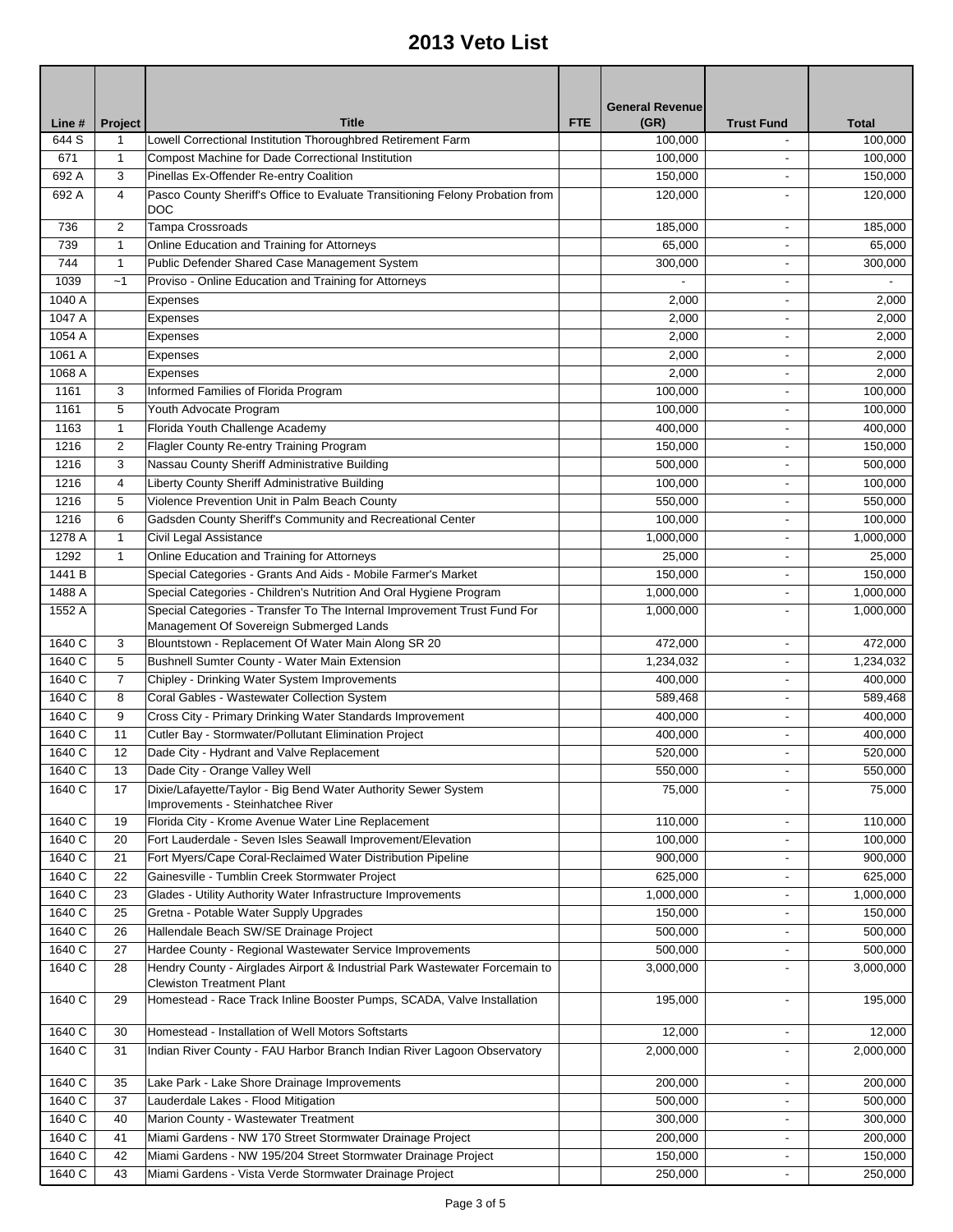|                       |              |                                                                                                                |            | <b>General Revenue</b>   |                          |              |
|-----------------------|--------------|----------------------------------------------------------------------------------------------------------------|------------|--------------------------|--------------------------|--------------|
| Line #                | Project      | <b>Title</b>                                                                                                   | <b>FTE</b> | (GR)                     | <b>Trust Fund</b>        | <b>Total</b> |
| 1640 C                | 44           | Miami Gardens - Neighborhood Stormwater Swale Re-grading Project                                               |            | 10,000                   |                          | 10,000       |
| 1640 C                | 46           | Monticello - Extension of Water Distribution System North of Monticello                                        |            | 500,000                  |                          | 500,000      |
| 1640 C                | 48           | Noma - System Wide Water Line Replacement                                                                      |            | 300,000                  |                          | 300,000      |
| 1640 C                | 49           | North Miami - Biscayne Canal West Drainage Basin System Upgrade                                                |            | 150,000                  | $\overline{\phantom{0}}$ | 150,000      |
| 1640 C                | 55           | Orange County - Oakland Wastewater System                                                                      |            | 300,000                  |                          | 300,000      |
| 1640 C                | 56           | Ormond Beach - North Central Park Lake Interconnects - Flood Mitigation                                        |            | 125,000                  | ٠                        | 125,000      |
| 1640 C                | 57           | Palm Beach County - Lake Worth Lagoon Lake Park Seagrass Restoration                                           |            | 125,000                  | $\blacksquare$           | 125,000      |
| 1640 C                | 59           | Palm Beach County - Lake Worth Lagoon Monitoring and Administration                                            |            | 100,000                  | ٠                        | 100,000      |
| 1640 C                | 60           | Palm Beach County - Lake Worth Lagoon North Palm Beach Living<br>Shorelines                                    |            | 100,000                  |                          | 100,000      |
| 1640 C                | 62           | Palmetto Bay - Sub-Basin 10 Drainage Improvements                                                              |            | 250,000                  | $\overline{\phantom{0}}$ | 250,000      |
| 1640 C                | 63           | Pasco - Lacoochee/Trilby Water System Improvements                                                             |            | 500,000                  |                          | 500,000      |
| 1640 C                | 65           | Polk - Frostproof New Generators for Main Water Plant Well                                                     |            | 150,000                  | $\overline{\phantom{0}}$ | 150,000      |
| 1640 C                | 66           | Polk - Frostproof Water Storage Tank at Main Water Plant                                                       |            | 200,000                  | -                        | 200,000      |
| 1640C                 | 67           | Port LaBelle - System                                                                                          |            | 470,000                  |                          | 470,000      |
| $1640$ $\overline{C}$ | 69           | Port St. Lucie - Water Control Structure Improvement Project                                                   |            | 131,000                  | $\blacksquare$           | 131,000      |
| 1640 C                | 70           | Riviera Beach - West 18th-22nd Street Stormwater Laterals                                                      |            | 500,000                  |                          | 500,000      |
| 1640 C                | 71           | Riviera Beach - West 6th Street Stormwater Improvements                                                        |            | 500,000                  | $\overline{\phantom{0}}$ | 500,000      |
| 1640 C                | 72           | Sarasota County - Phillippi Creek Septic System Replacement Program                                            |            | 438,000                  | $\overline{\phantom{0}}$ | 438,000      |
| 1640 C                | 73           | South Miami - Dorn Avenue Drainage                                                                             |            | 120,000                  |                          | 120,000      |
| 1640 C                | 76           | Surfside - 88th Street Pump Station - Seawall repairs                                                          |            | 75,000                   |                          | 75,000       |
| 1640 C                | 78           | Tampa - Westshore Waterways Improvement Project                                                                |            | 150,000                  |                          | 150,000      |
| 1640 C                | 80           | Unincorporated Miami-Dade County - SW 157 Avenue Canal                                                         |            | 1,100,000                |                          | 1,100,000    |
| 1640 C                | 81           | Walton County - Coastal Dune Lakes Environmental Assessment                                                    |            | 500,000                  |                          | 500,000      |
| 1640 C                | 82           | Walton County - Wastewater Treatment Facility at Mossy Head                                                    |            | 3,000,000                | $\overline{\phantom{0}}$ | 3,000,000    |
| 1640 C                | 83           | Walton County - US Highway 98 Water Line Extension                                                             |            | 1,000,000                | -                        | 1,000,000    |
| 1640 C                | 84           | West Miami - Stormwater Improvements                                                                           |            | 250,000                  |                          | 250,000      |
| 1640 C                | 85           | Williston - Rehabilitation of Sanitary Sewer Line Segments                                                     |            | 305,000                  |                          | 305,000      |
| 1640 C                | 86           | Winter Haven - South Lake Conine Wetland Treatment Project                                                     |            | 619,000                  | $\overline{\phantom{0}}$ | 619,000      |
| 1676 A                |              | Special Categories - Contracted Services                                                                       |            | $\overline{\phantom{a}}$ | 750,000                  | 750,000      |
| 1720                  | $\mathbf{1}$ | Feasibility Study on Relocation of FWC to Southwood                                                            |            | $\blacksquare$           | 129,000                  | 129,000      |
| 1725 A                |              | Special Categories - Grants And Aids - Wildlife Foundation Of Florida                                          |            | 1,000,000                |                          | 1,000,000    |
| 1819 A                |              | Special Categories - Contracted Services                                                                       |            | 75,000                   |                          | 75,000       |
| 1835 A                |              | Fixed Capital Outlay - Multi-Use Trail System                                                                  |            |                          | 50,000,000               | 50,000,000   |
| 1845                  | $\mathbf{1}$ | Transportation Hub Facility at State Road 7 and Oakland Park Boulevard                                         |            |                          | 500,000                  | 500,000      |
| 1846                  | 1            | Pine Hills Pedestrian Bridge                                                                                   |            |                          | 800,000                  | 800,000      |
| 1871                  | $\mathbf{1}$ | City of Hialeah - Road Maintenance Vehicles                                                                    |            | 407,681                  |                          | 407,681      |
| 1888                  | 1            | Keep Florida Beautiful                                                                                         |            |                          | 800,000                  | 800,000      |
| 1896                  | 1            | Port St. Joe Port Authority Bank Loans                                                                         |            | 2,000,000                |                          | 2,000,000    |
| 2143 A                |              | Special Categories - Acquisition Of Motor Vehicles                                                             |            |                          | 82,000                   | 82,000       |
| 2160 A                | $\mathbf{1}$ | Economic Development Council of South Miami Dade - Business Training<br>Program & Life Skills Training Program |            | 50,000                   |                          | 50,000       |
| 2160 A                | 4            | <b>Future Builders of America</b>                                                                              |            | $\overline{\phantom{a}}$ | 250,000                  | 250,000      |
| 2160 A                | 5            | Seaport Employment Training Grant                                                                              |            |                          | 300,000                  | 300,000      |
| 2160 A                | 6            | Tampa Bay Workforce Alliance                                                                                   |            |                          | 332,000                  | 332,000      |
| 2160 A                | 7            | Big Brothers/Big Sisters JOBS Mentoring Program                                                                |            |                          | 250,000                  | 250,000      |
| 2163 A                |              | Special Categories - Grants And Aids - Displaced Homemakers                                                    |            |                          | 1,816,434                | 1,816,434    |
| 2192 A                |              | Special Categories - Grants And Aids - Economic Gardening - University Of<br>Central Florida                   |            |                          | 1,000,000                | 1,000,000    |
| 2210 A                | 2            | Metropolitan Ministries Transitional Family Housing Project (Pasco County)                                     |            | 1,300,000                |                          | 1,300,000    |
| 2210 A                | 3            | Salvation Army Transitional Housing Project (Polk County)                                                      |            | 500,000                  |                          | 500,000      |
| 2210 A                | 4            | Torry Island Master Plan                                                                                       |            | 75,000                   |                          | 75,000       |
| 2210 A                | 5            | City of Frostproof - Workforce Infrastructure                                                                  |            | 500,000                  |                          | 500,000      |
| 2210 A                | 6            | Florida Conservation and Technology Park                                                                       |            | 2,500,000                |                          | 2,500,000    |